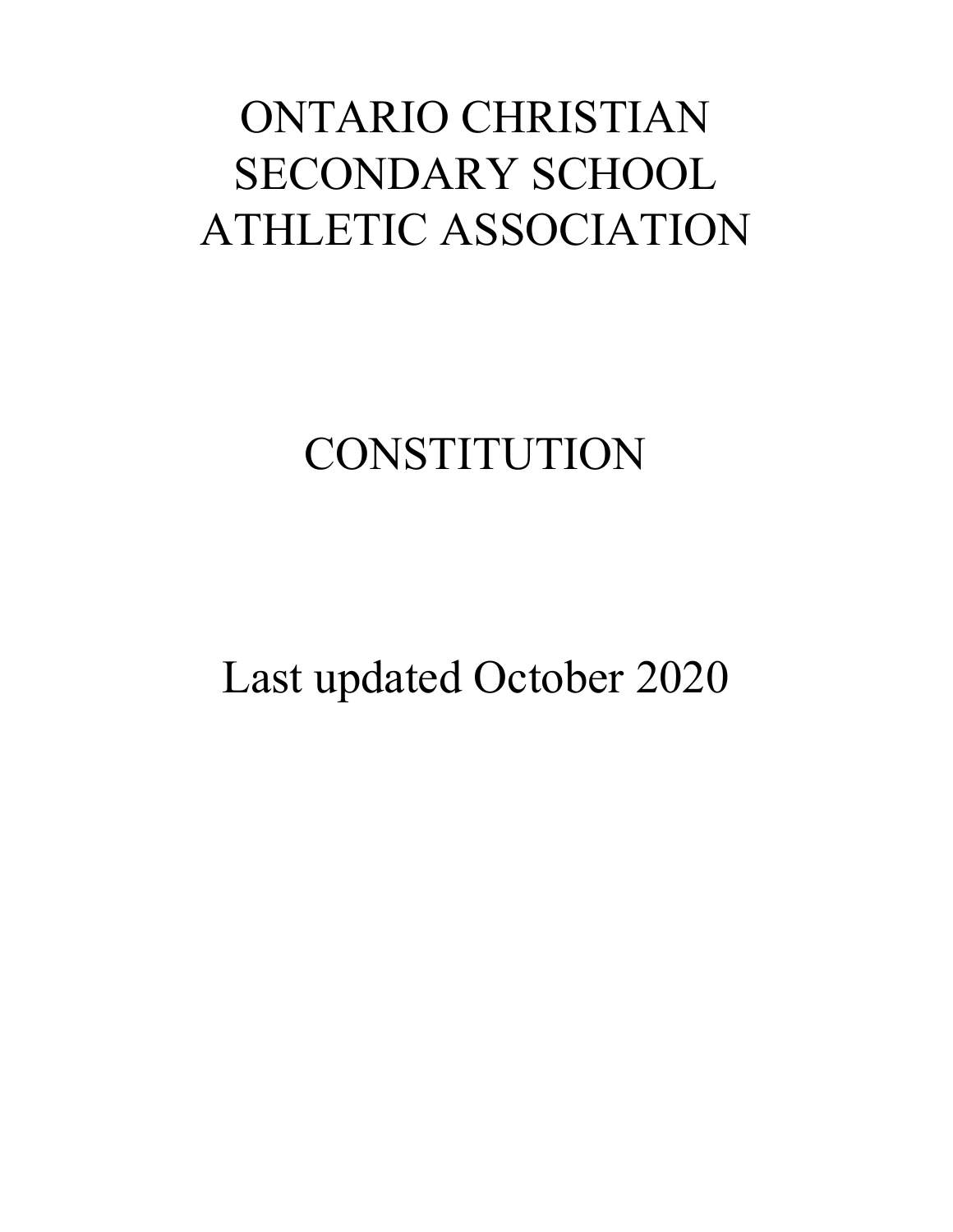| Years | Position                        | Individual                     | School            |
|-------|---------------------------------|--------------------------------|-------------------|
| 81/82 | Chairperson                     | Gerda Brouwer                  | Beacon            |
|       | Secretary/Treasuer              | <b>B.</b> Mitchell             |                   |
| 82/83 | Chairperson                     | J. Bronsema                    | Durham            |
|       | Secretary/Treasuer              | Andy VanHuis                   | Smithville        |
| 83/84 | Chairperson                     | J. Bronsema                    | Durham            |
|       | Secretary/Treasuer              | Andy VanHuis                   | Smithville        |
| 84/85 | Chairperson                     | <b>Brian Doornenbal</b>        | Chatham           |
|       | Secretary/Treasuer              | Ken VanderZwaag                | Woodland          |
| 85/86 | Chairperson                     | <b>Brian Doornenbal</b>        | Chatham           |
|       | Secretary/Treasuer              | Ken VanderZwaag                | Woodland          |
| 86/87 | Chairperson                     | Andy VanHuis                   | Smithville        |
|       | Secretary/Treasuer              |                                |                   |
| 87/88 | Chairperson                     |                                |                   |
|       | Secretary/Treasuer              |                                |                   |
| 88/89 | Chairperson                     |                                |                   |
|       | Secretary/Treasuer              |                                |                   |
| 89/90 | Chairperson                     | Gerda Brouwer                  | Beacon            |
|       | Secretary/Treasuer              |                                |                   |
| 90/91 | Chairperson                     | Gerda Brouwer                  | Beacon            |
|       | Secretary/Treasuer              | Ted Harris                     | Chatham           |
| 91/92 | Chairperson                     | Ken VanderZwaag                | Woodland          |
|       | Secretary/Treasuer              | Ted Harris                     | Chatham           |
| 92/93 | Chairperson                     | Ken VanderZwaag                | Woodland          |
|       | Secretary/Treasuer              | Ted Harris                     | Chatham           |
| 93/94 | Chairperson                     | <b>Evelyn Dengerink</b>        | Toronto           |
|       | Secretary/Treasurer             | Gina VandenDool                | Smithville        |
| 94/95 | Chairperson                     | Evelyn Dengerink               | Toronto           |
|       | Secretary/Treasurer             | Gina VandenDool                | Smithville        |
| 95/96 | Chairperson                     | Pat Vos                        | Redeemer          |
|       | Secretary/Treasurer             | <b>Steve Wassing</b>           | London            |
| 96/97 | Chairperson                     | Pat Vos                        | Redeemer          |
|       | Secretary/Treasurer             | <b>Steve Wassing</b>           | London            |
| 97/98 | Chairperson                     | Ron Smeding                    | Quinte            |
|       | Secretary/Treasurer             | Jeff Wiersma                   | Guido de Bres     |
| 98/99 | Chairperson                     | Ron Smeding                    | Quinte            |
|       | Secretary/Treasurer             | Jeff Wiersma                   | Guido de Bres     |
| 99/00 | Chairperson                     | Ron Oppertshauser              | Lambton           |
|       | Vice-Chairperson                | Ron Smeding                    | Quinte            |
|       | Secretary-Treasurer             | Jeff Wiersma                   | Guido de Bres     |
| 00/01 | Chairperson                     | Ron Oppertshauser              | Hamilton          |
|       | Vice-Chairperson                | Evelyn Dengerink               | Toronto           |
|       | Secretary/Treasurer             | Jeff Wiersma                   | Guido de Bres     |
| 01/02 | Chairperson                     | Jessica Brooks                 | Beacon            |
|       | Vice-Chairperson                | Evelyn Dengerink               | Toronto           |
|       | Secretary/Treasuer              | Jeff Wiersma<br>Jessica Brooks | Guido de Bres     |
| 02/03 | Chairperson<br>Vice-Chairperson | Evelyn Dengerink               | Beacon<br>Toronto |
|       | Secretary/Treasuer              | Jeff Wiersma                   | Guido de Bres     |
| 03/04 | Chairperson                     | Ron Oppertshauser              | Hamilton          |
|       | Vice-Chairperson                | Evelyn Dengerink               | Toronto           |
|       | Secretary/Treasuer              | Keith Verburg                  | Heritage          |
| 04/05 | Chairperson                     | Ron Oppertshauser              | Hamilton          |
|       | Vice-Chairperson                | Evelyn Dengerink               | Toronto           |
|       | Secretary/Treasuer              | Keith Verburg                  | Heritage          |
| 05/06 | Chairperson                     | John VanderWindt               | Quinte            |
|       | Vice-Chairperson                | Ron Oppertshauser              | Hamilton          |
|       | Secretary/Treasuer              | Keith Verburg                  | Heritage          |
| 06/07 | Chairperson                     | John VanderWindt               | Quinte            |
|       | Vice-Chairperson                | Ron Oppertshauser              | Hamilton          |
|       |                                 |                                |                   |

# **Past Executive Members** (Information prior to 1981 – 1982 is not available)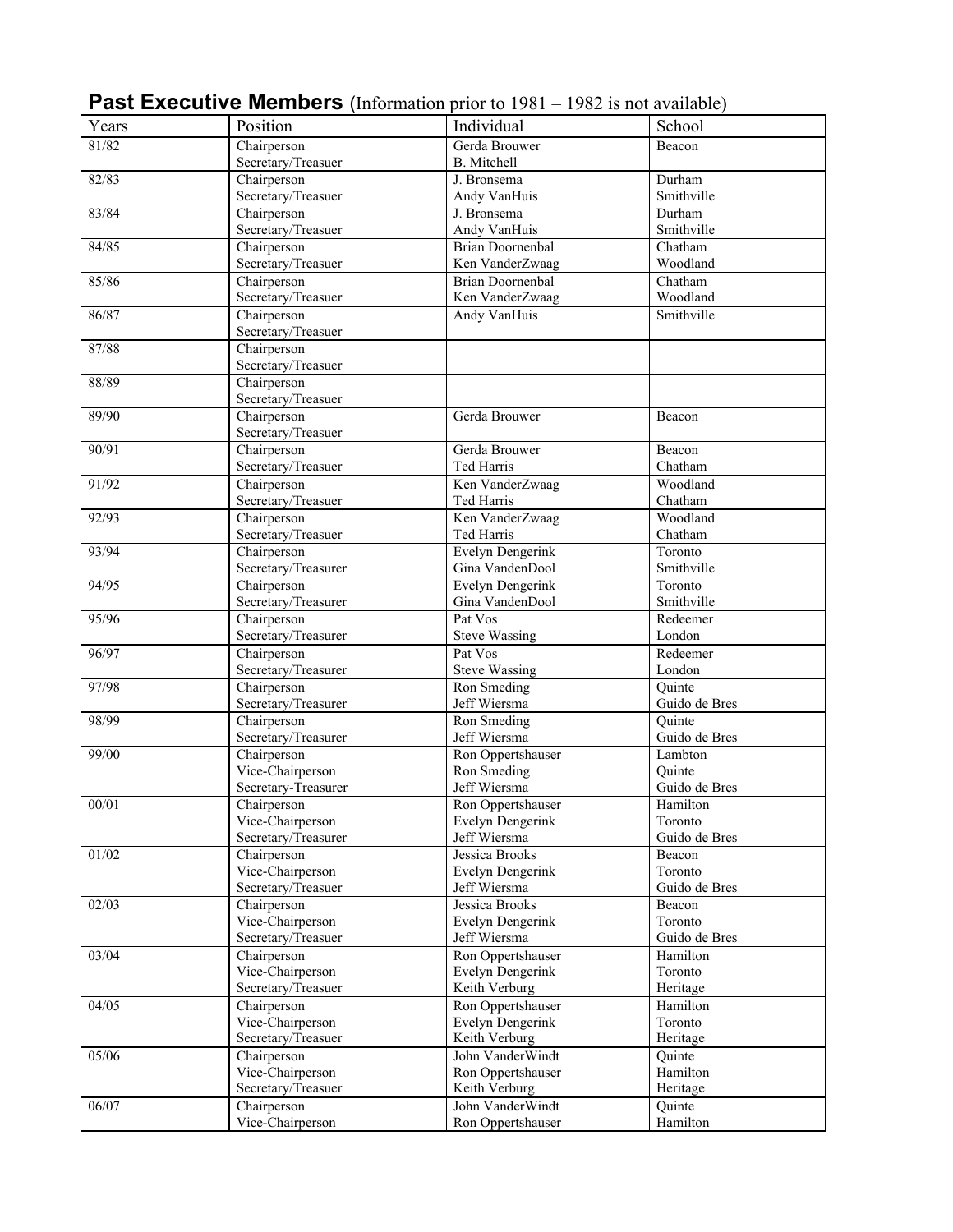|       | Secretary/Treasuer   | Keith Verburg         | Heritage                    |
|-------|----------------------|-----------------------|-----------------------------|
| 07/08 | Chairperson          | John VanderWindt      | Quinte                      |
|       | Vice-Chairperson     | Ron Oppertshauser     | Hamilton                    |
|       | Secretary/Treasuer   | Keith Verburg         | Heritage                    |
| 08/09 | Chairperson          | John VanderWindt      | Quinte                      |
|       | Vice-Chairperson     | <b>Steve Wassing</b>  | London                      |
|       | Secretary/Treasuer   | Jessica Brooks        | Beacon                      |
| 09/10 | Chairperson          | Fred Bruekelman       | Smithville                  |
|       | Vice-Chairperson     | John VanderWindt      | Quinte                      |
|       | Secretary/Treasurer  | Jessica Brooks        | Beacon                      |
| 10/11 | Chairperson          | Fred Bruekelman       | Smithville                  |
|       | Vice-Chairperson     | Eric Vrieling         | Toronto                     |
|       | Past-Chairperson     | John VanderWindt      | Quinte                      |
|       | 1Secretary/Treasurer | Jessica Brooks        | Beacon                      |
|       | Chairperson          | Eric Vrieling         | Toronto                     |
| 11/12 | Vice-Chairperson     | Scott Kooy            | Woodland                    |
|       | Past-Chairperson     | John VanderWindt      | Quinte                      |
|       | Secretary/Treasurer  | Anita Kralt           | Durham                      |
| 12/13 | Chairperson          | Scott Kooy            | Woodland                    |
|       | Vice-Chairperson     | Rich Fontanna         | <b>Brampton</b>             |
|       | Past-Chairperson     | John VanderWindt      | Quinte                      |
|       | Secretary/Treasurer  | Anita Kralt           | Durham                      |
| 13/14 | Chairperson          | Rich Fontanna         | <b>Brampton</b>             |
|       | Vice-Chairperson     | Sharon Smith          | Chatham                     |
|       | Past-Chairperson     | Scott Kooy            | Woodland                    |
|       | Secretary/Treasurer  | Anita Kralt           | Durham                      |
| 14/15 | Chairperson          | Sharon Smith          | $\overline{\text{Chatham}}$ |
|       | Vice-Chairperson     | Nick Mans             | Emmanuel                    |
|       | Past-Chairperson     | Rich Fontanna         | Brampton                    |
|       | Secretary/Treasurer  | Anita Kralt           | Durham                      |
| 15/16 | Chairperson          | Nick Mans             | Chatham                     |
|       | Vice-Chairperson     | Dwayne Williams       | <b>Great Lakes</b>          |
|       | Past-Chairperson     | <b>Sharon Smith</b>   | Chatham                     |
|       | Secretary/Treasurer  | Anita Kralt           | Durham                      |
| 16/17 | Chairperson          | Dwayne Williams       | <b>Great Lakes</b>          |
|       | Vice-Chairperson     | Tim Wildeboer         | Guido                       |
|       | Past-Chairperson     | Nick Mans             | Emmanuel                    |
|       | Secretary/Treasurer  | Anita Kralt           | Durham                      |
| 17/18 | Chairperson          | Tim Wildeboer         | Guido                       |
|       | Vice-Chairperson     | <b>Brad Heidburrt</b> | <b>HDCH</b>                 |
|       | Past-Chairperson     | Dwayne Williams       | <b>Great Lakes</b>          |
|       | Secretary/Treasurer  | Anita Kralt           | Durham                      |
| 18/19 | Chairperson          | <b>Brad Heidburrt</b> | <b>HDCH</b>                 |
|       | Vice-Chairperson     | Jeff Wiersma          | Heritage                    |
|       | Past-Chairperson     | Tim Wildeboer         | Guido                       |
|       | Secretary/Treasurer  | Anita Kralt           | Durham                      |
| 19/20 | Chairperson          | Jeff Wiersma          | Heritage                    |
|       | Vice-Chairperson     | Eric Bulthuis         | King's                      |
|       | Past-Chairperson     | <b>Brad Heidburrt</b> | <b>HDCH</b>                 |
|       | Secretary/Treasurer  | Anita Kralt           | Durham                      |
| 20/21 | Chairperson          | Eric Bulthuis         | King's                      |
|       | Vice-Chairperson     | John Lise             | London                      |
|       | Past-Chairperson     | Jeff Wiersma          | Heritage                    |
|       | Secretary/Treasurer  | Colin Hoving          | <b>TDCH</b>                 |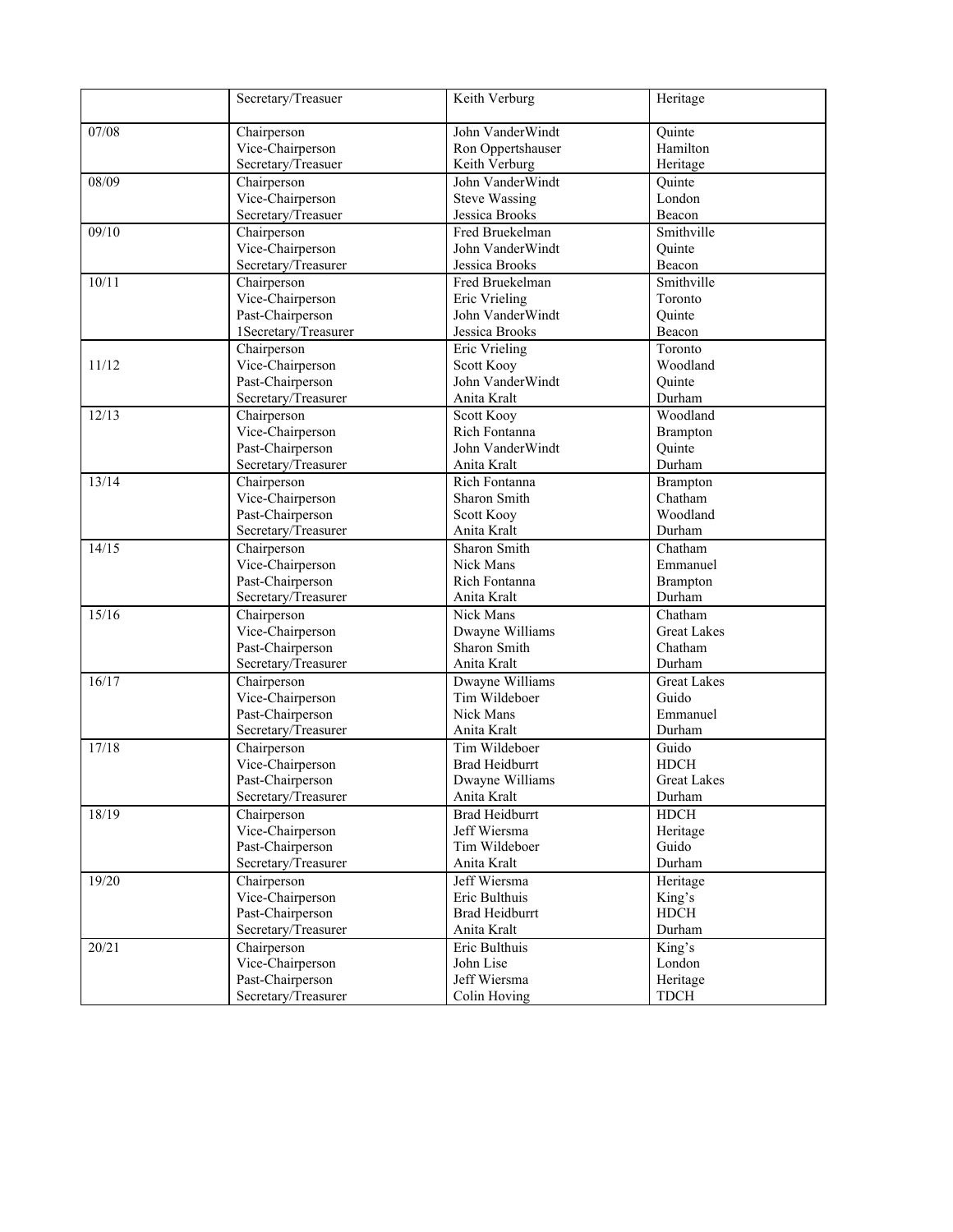# **Past Tournament Convenors** (Information prior to 1981 – 1982 is not available)

|       | Cross<br>Country | Girls'<br>B-ball | Boys'<br>B-ball | Girls'<br>V-ball | Boys'<br>V-ball | Badminton  | Girls'<br>Soccer | Boys'<br>Soccer | Track & Field               |
|-------|------------------|------------------|-----------------|------------------|-----------------|------------|------------------|-----------------|-----------------------------|
| 82/83 | Woodland         | Toronto          | Toronto         | London           | London          | Durham     | Durham           | Durham          | Smithville                  |
| 83/84 | Hamilton         | Toronto          | Toronto         | London           | London          | Durham     | Woodland         | Woodland        | Beacon                      |
| 84/85 | Hamilton         | Toronto          | Toronto         | London           | London          | Durham     | Woodland         | Woodland        | Beacon                      |
| 85/86 | Hamilton         | Toronto          | Toronto         | London           | London          | Durham     | Woodland         | Woodland        | Woodland                    |
| 86/87 | Hamilton         | Toronto          | Toronto         | London           | London          | Durham     | Woodland         | Woodland        | London                      |
| 87/88 | Guido            | Toronto          | Toronto         | London           | London          | Durham     | Woodland         | Woodland        | London                      |
| 88/89 | Guido            | Hamilton         | Hamilton        | London           | London          | Durham     | Woodland         | Woodland        | London                      |
| 89/90 | Guido            | Hamilton         | Hamilton        | London           | London          | Guido      | Woodland         | Woodland        | London                      |
| 90/91 | Guido            | Hamilton         | Hamilton        | London           | London          | Durham     | Woodland         | Woodland        | London                      |
| 91/92 | Guido            | Hamilton         | Hamilton        | Beacon           | Beacon          | Durham     | Smithville       | Smithville      | London                      |
| 92/93 | Guido            | Hamilton         | Hamilton        | Beacon           | Beacon          | Durham     | Smithville       | Smithville      | Guido<br>Hamilton           |
| 93/94 | Guido            | Hamilton         | Hamilton        | Beacon           | Beacon          | Toronto    | Smithville       | Smithville      | Guido<br>Hamilton           |
| 94/95 | Guido            | CAWO             | Beacon          | Toronto          | London          | Durham     | Smithville       | Smithville      | Guido<br>Hamilton           |
| 95/96 | Guido            | Hamilton         | Guido           | Redeemer         | London          | Smithville | Woodland         | Lambton         | Guido<br>Hamilton           |
| 96/97 | Guido            | Hamilton         | Guido           | Quinte           | London          | Smithville | Woodland         | Toronto         | Woodland<br>London          |
| 97/98 | Guido            | Hamilton         | Guido           | London           | London          | Smithville | Chatham          | Toronto         | Woodland<br><b>Brampton</b> |
| 98/99 | Heritage         | Hamilton         | Guido           | Redeemer         | London          | Smithville | Toronto          | Beacon          | Woodland<br>Durham          |
| 99/00 | Heritage         | Hamilton         | Guido           | Chatham          | London          | Smithville | Toronto          | Beacon          | Woodland<br>Durham          |
| 00/01 | Heritage         | Hamilton         | Guido           | Quinte           | London          | Smithville | Toronto          | Beacon          | Woodland<br>London          |
| 01/02 | Heritage         | Smithville       | Guido           | U.M.E.I.         | London          | Durham     | Toronto          | Beacon          | Woodland<br>London          |
| 02/03 | Heritage         | Smithville       | Guido           | Redeemer         | London          | Quinte     | Toronto          | Durham          | Woodland<br>London          |
| 03/04 | Heritage         | Smithville       | Guido           | Chatham          | London          | Smithville | Toronto          | Kings           | Woodland<br>London          |
| 04/05 | Heritage         | Chatham          | Guido           | Hamilton         | London          | Smithville | Kings            | Toronto         | Woodland<br>London          |
| 05/06 | <b>Brampton</b>  | Chatham          | Guido           | Hamilton         | London          | Smithville | Toronto          | Kings           | Woodland<br>London          |
| 06/07 | <b>Brampton</b>  | Hamilton         | Hamilton        | Chatham          | Quinte          | Smithville | Toronto          | Kings           | Woodland<br>London          |
| 07/08 | <b>Brampton</b>  | Hamilton         | London          | Guido            | Quinte          | Smithville | Toronto          | Kings           | Woodland<br>London          |
| 08/09 | <b>Brampton</b>  | Hamilton         | Guido           | Quinte           | Durham          | Smithville | Woodland         | Kings           | Woodland<br>London          |
| 09/10 | Unity            | Hamilton         | Guido           | Quinte           | Durha<br>m      | Smithville | Chatham          | Kings           | Woodland<br>London          |
| 10/11 | Unity            | Hamilton         | Guido           | Durham           | Quinte          | Smithville | Chatham          | Kings           | Woodland<br>London          |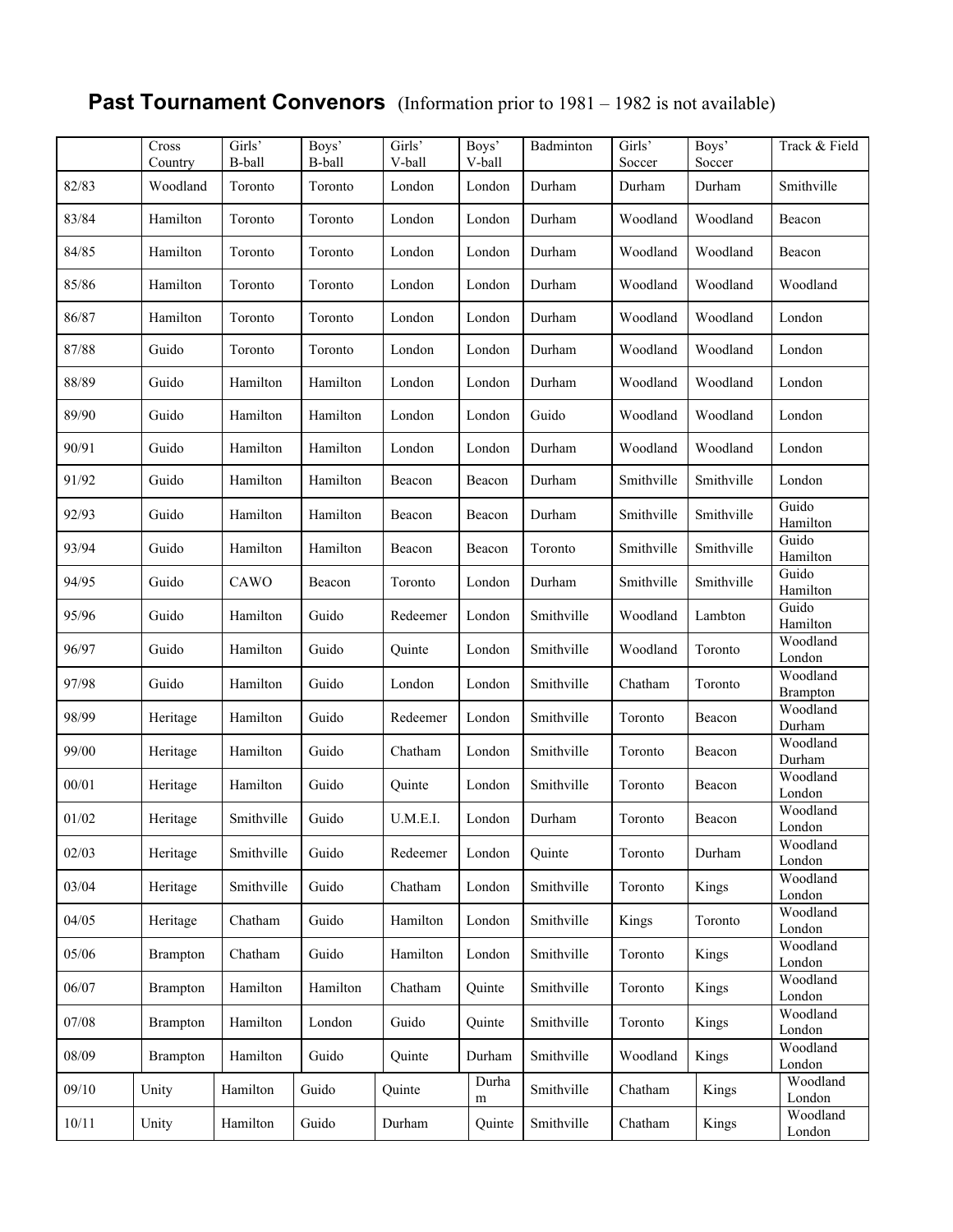|       | Cross    | Girls'         | Boys'    | Girls'      | Boys'      | Badminton  | Girls'   | Boys'  | Track &                   |
|-------|----------|----------------|----------|-------------|------------|------------|----------|--------|---------------------------|
|       | Country  | B-ball         | B-ball   | V-ball      | V-ball     |            | Soccer   | Soccer | Field                     |
| 11/12 | Unity    | Hamilton       | Guido    | Ouinte      | Durha<br>m | Smithville | Hamilton | Kings  | Wooodland<br>London       |
| 12/13 | Unity    | Woodland       | Guido    | Quinte      | Durha<br>m | Smithville | Hamilton | Kings  | Woodland<br>London        |
| 13/14 | Woodland | Kings          | Guido    | Ouinte      | Durha<br>m | Smithville | Hamilton | Kings  | Woodland<br>London        |
| 14/15 | Woodland | Great<br>Lakes | Guido    | Ouinte      | Durha<br>m | Smithville | Hamilton | Kings  | Woodland<br>London        |
| 15/16 | Woodland | Great<br>Lakes | Guido    | <b>TDCH</b> | Ouinte     | Smithville | Hamilton | Kings  | London<br><b>Brampton</b> |
| 16/17 | Woodland | Great<br>Lakes | Heritage | <b>TDCH</b> | Ouinte     | Smithville | Hamilton | Kings  | London<br><b>Brampton</b> |
| 17/18 | Woodland | Great<br>Lakes | Heritage | <b>TDCH</b> | Quinte     | Smithville | Hamilton | Kings  | London<br><b>Brampton</b> |
| 18/19 | Woodland | Great<br>Lakes | Rehoboth | Providence  | Quinte     | Smithville | Hamilton | Kings  | London<br><b>Brampton</b> |
| 19/20 | Woodland | Guido          | Rehoboth | Providence  | Ouinte     | Smithville | Hamilton | Kings  | London<br><b>Brampton</b> |
| 20/21 | Woodland | Guido          | Rehoboth | Providence  | Ouinte     | Smithville | Hamilton | Kings  | London<br><b>Brampton</b> |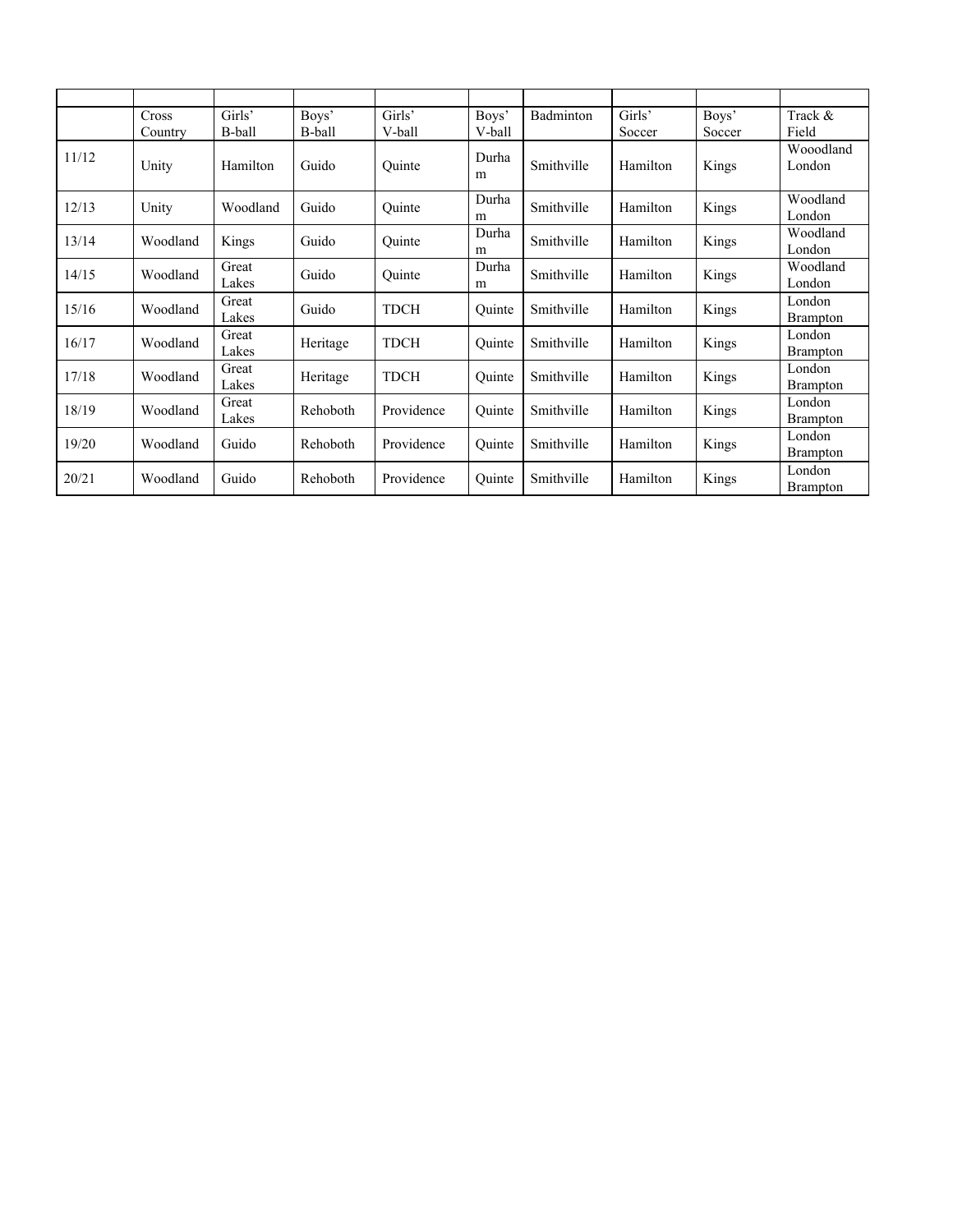# **Article I. Name**

The organization shall be known as the Ontario Christian Secondary School Athletic Association, abbreviated as OCSSAA.

# **Article II. Objectives**

The objectives of the OCSSAA are:

- To encourage and strive for excellence in sports play among the associations' schools
- To provide quality Christian competition for the athletes and their coaches
- To create opportunities for fellowship with Christian athletes
- To provide the arenas in which coaches and athletes model and learn leadership in athletics
- To create opportunities for everyone involved, from the organizers, helpers, players, coaches, officials, and spectators, to glorify God through serving, helping, encouraging, challenging, and having fun together

# **Article III. Membership**

## *Section III.01*

The regular members of the OCSSAA are:

- 1. Brampton Christian Academy (membership since June 1996)
- 2. Chatham District Christian High
- 3. Durham Christian High School
- 4. Emmanuel Christian High School (membership since March 2010)
- 5. Great Lakes Christian High School (membership since June 1997)
- 6. Guido de Bres Christian High School (membership since September 1984)
- 7. Hamilton District Christian High School
- 8. Heritage Christian High School (membership since October 1995)
- 9. King's Christian Collegiate (membership since October 2007)
- 10. London District Christian High School
- 11. Providence Reformed Colligate (membership since Oct 2007)
- 12. Quinte Christian High School (membership since October 1989)
- 13. Redeemer Christian High School (membership since June 1985)
- 14. Rehoboth Christian School (membership since April 2016)
- 15. Smithville District Christian High School
- 16. Toronto District Christian High School
- 17. United Mennonite Educational Institute (membership since March 2004)
- 18. Unity Christian High School (membership since March 2010)
- 19. Woodland Christian High School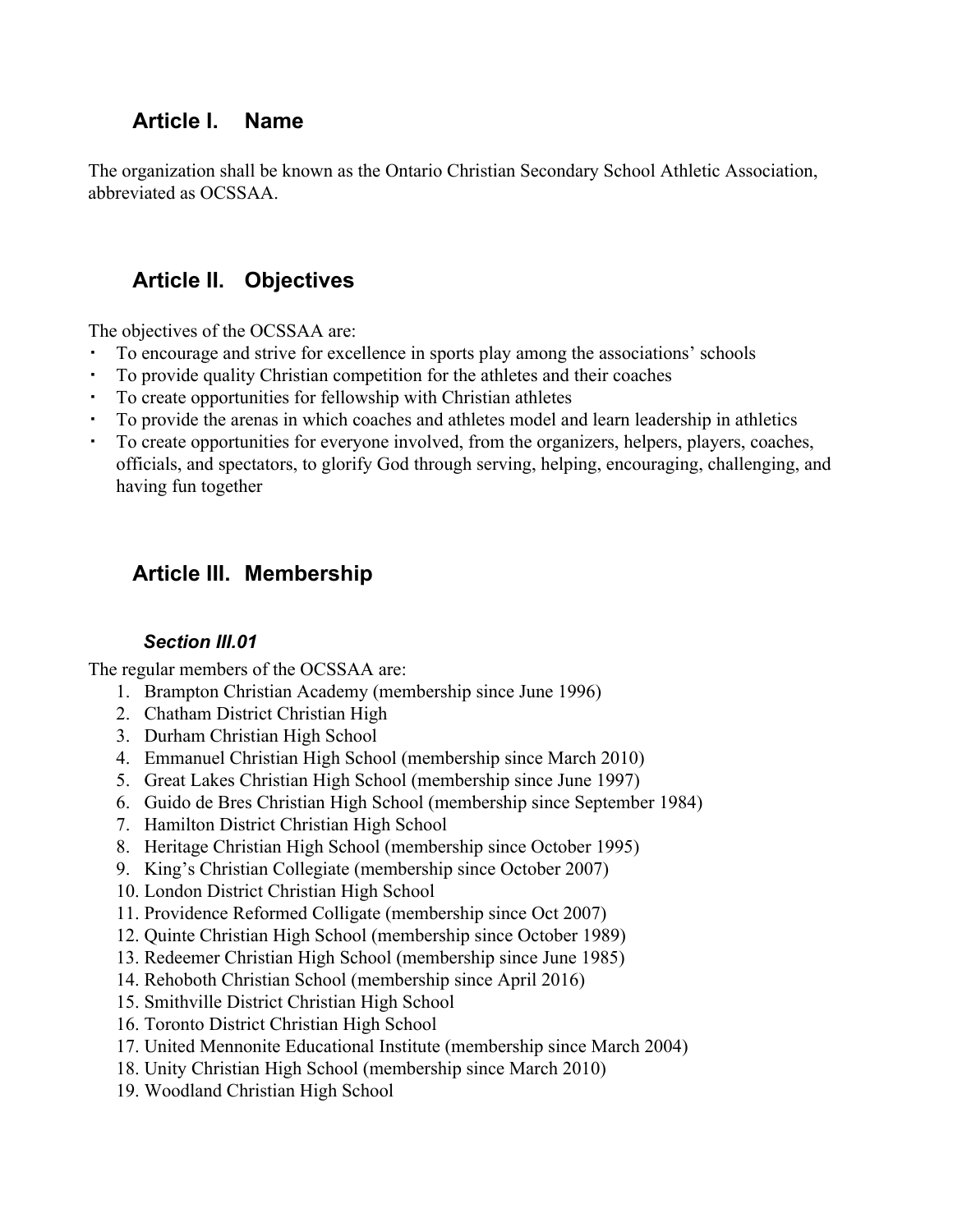The associate members of the OCSSAA are:

- 1. Calvary Christian Academy (associate member since April 2017)
- 2. Niagara Christian Collegiate (associate member since April 2019)

## **Section 3.02**

Benefits of membership includes the following:

- a) Regular members are permitted to vote at association meetings, hold executive positions, convene tournaments, and attend all tournaments.
- b) Associate members are entitled to attend all tournaments and convene tournaments.

## **Section 3.03**

Eligibility criteria for regular membership includes the following:

- a) The school must provide a mission statement that is consistent with Biblical directives
- b) Provide evidence that the mission statement is incorporated into all aspects of the school
- c) Be parent-run tuition based
- d) Pay the annual association fees
- e) Attend the meetings on a regular basis
- f) Agree to follow the constitution of the association

## *Section 3.04*

Removal of regular membership

- a) The board may on its own initiative, or a member in good standing, bring before the board a motion to remove a member in the event that the structure and direction of a member school changes so they no longer meet the eligibility criteria
- b) Failure to pay the association fees for two consecutive years constitutes grounds for removal
- c) Failure to have representation at the board meetings for two consecutive years constitutes grounds for removal

## *Section 3.05*

The process to apply for associate membership is as follows:

a) Submit written application to the Executive. The Executive will distribute copies of the application to member schools 10 days before the next meeting. The application should include:

- i) Letter of request for associate membership from principal.
- ii) Statement of eligibility for regular membership as outlined in Section 3.03.
- iii) Documentation of school's mission statement.

b) At the meeting a personal presentation is required. Following the presentation, a regular member can make a motion for membership. If seconded, this motion is then tabled to the following meeting. c) At the following meeting, the motion is voted upon. The motion must receive 75% approval of a quorum (2/3 of regular members), which includes those in attendance and any proxy votes cast beforehand. Associate membership will begin after the motion has been passed. Associate members may maintain associate membership status for no more than three years. After this time, application for regular membership or re-- - application for associate membership must be made.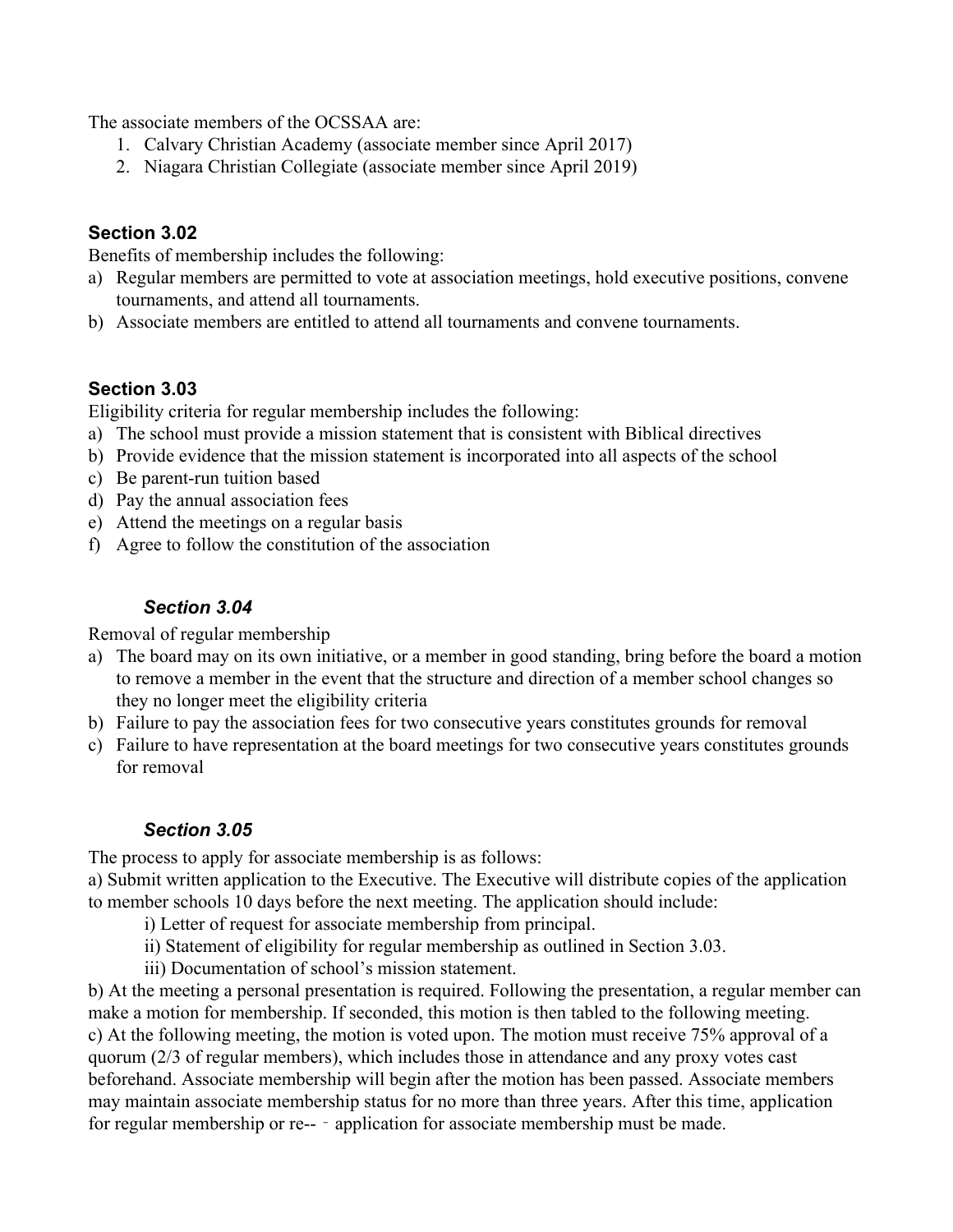#### **Section 3.06**

The process to apply for regular membership is as follows:

a) School must be an associate member for a minimum of 2 years before applying for regular membership.

b) Submit written application to the Executive. The Executive will distribute copies of the application to member schools 10 days before the next meeting. The application should include:

i. Letter of support from principal.

ii. List of tournament participation.

iii. List of tournaments convened.

iv. Outline of changes to school structure since the associate application was received (eg. Additional grades, increased enrolment, etc.).

c) At the meeting, a personal presentation is required. Following the presentation, a regular member can make a motion for membership. If seconded, this motion is then tabled to the following meeting.

d) At the following meeting, the motion is voted upon. The motion must receive 75% approval of a quorum (2/3 of regular members), which includes those in attendance and any proxy votes cast beforehand. Regular membership will begin after the motion has been passed.

# **Article IV. Board of Directors**

The Board of Directors shall consist of one representative from each of the regular member schools. It is recommended that the representative should be the Athletic Director or Physical Education Department Head. It is acknowledged that each Director is accountable to the schools they are serving.

# **Article V. Executive**

## *Section 5.01*

The officers of the association, known as the Executive, shall be: (i) the Chairperson, (ii) the Vice-Chairperson, the (iii) Past-Chairman and (iv) the Secretary-Treasurer. The positions secretary/treasurer will be filled through nominations and voting at the Spring meeting.

#### *Section 5.02*

Members of the Executive must have been a Director for two years before being eligible for a position on the Executive.

## *Section 5.03*

The position of Chairperson is filled by the out-going Vice-Chairperson at the end of the Vice-Chair's one-year term in the Executive. This position is therefore, typically, a one-year term. The duties of the Chairperson shall be the following:

- a) To call meetings
- b) To circulate a notice of meeting and an agenda ten days prior to the meeting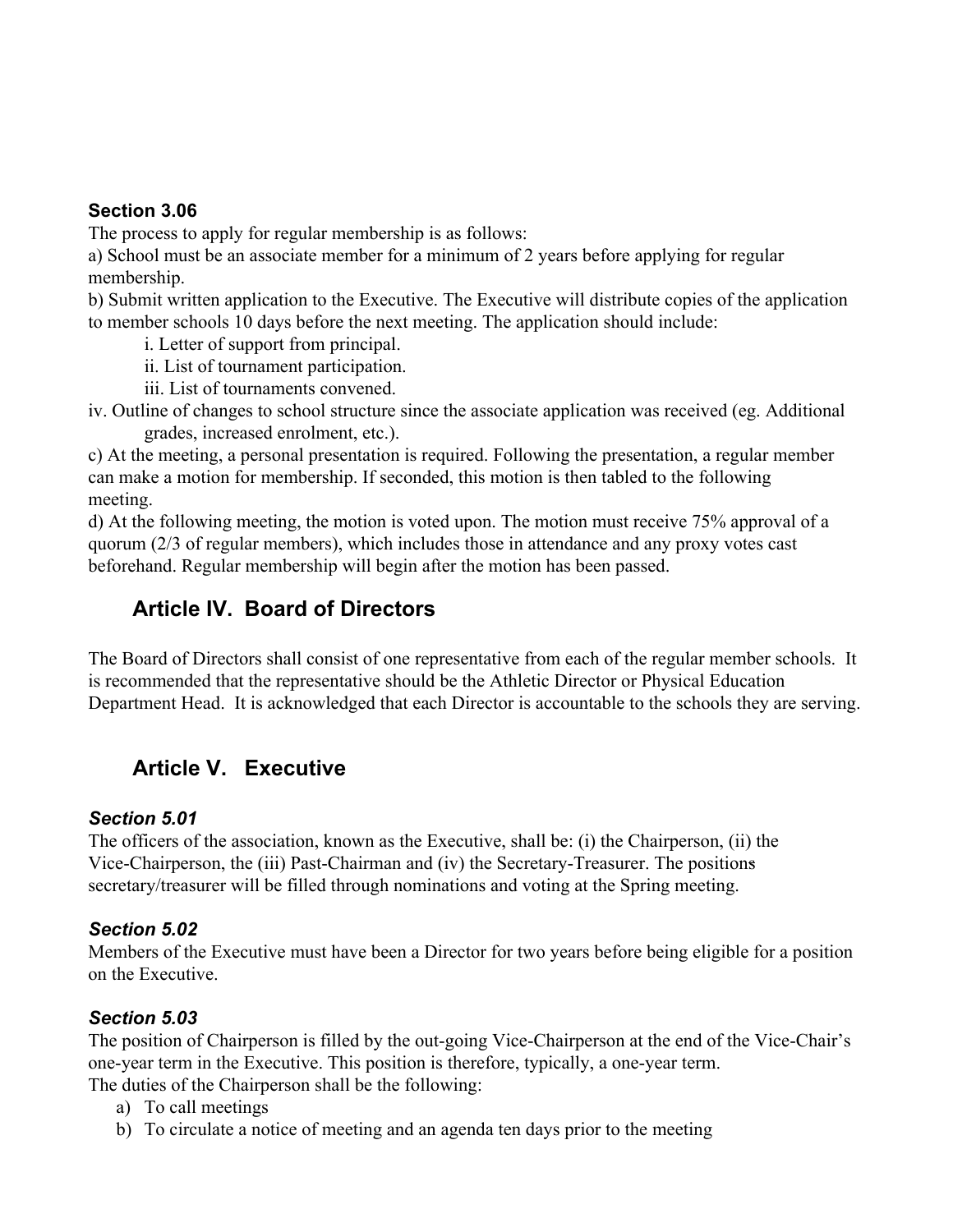- c) To act as a chairperson at the meetings
- d) To represent the Association as contact and spokesperson

## *Section 5.04*

The position of the Vice-Chairperson will be filled on a rotating basis of the regular member schools in the order as listed alphabetically in Section 3.01. This position is a one-year term.

A Director will be skipped in the rotation if:

- a) They are not a regular member school as listed in Section 3.01, or
- b) They do not meet the criteria for an Executive position as outlined in Section 5.02, or
- c) They currently serve on the Executive in another capacity

The duties of the Vice-Chairperson shall be the following:

- a) To assist the chairperson with his/her duties as necessary and requested
- b) To fill the duties of the chairperson as may become necessary
- c) To update the constitution as required
- d) To provide an updated contact list of all members at the beginning of each year

## *Section 5.05*

The position of Past-Chairperson is filled by the out-going Chairperson at the end of the Chairperson's one-year term in the Executive. This position is therefore, typically, a one-year term.

The duties of the Past-Chairperson shall be the following:

- a) To assist the chairperson with his/her duties as necessary and requested
- b) To fill the duties of the chairperson as may become necessary

## *Section 5.06*

The duties of the Secretary-Treasurer shall be the following:

- a) To create a budget for the next academic year
- b) To distribute funds as necessary
- c) To distribute one copy of the minutes to each member within one week of every meeting
- d) To collect the membership dues from all the member schools
- e) To keep an up-to-date account of all the financial matters and submit a report at each meeting
- f) To provide the convenors with money to help cover the costs of the tournaments

This position is a three-year term.

# **Article VI. Membership Dues**

Each school will be assessed a yearly fee based on their school's enrolment. The membership dues shall be determined as part of the budget at the April meeting. The fiscal year shall be from September 1<sup>st</sup> to August 31<sup>st</sup>. The membership dues shall be paid to the Secretary-Treasurer before November 1<sup>st</sup>. A 10% penalty shall be levied on schools that pay after this date.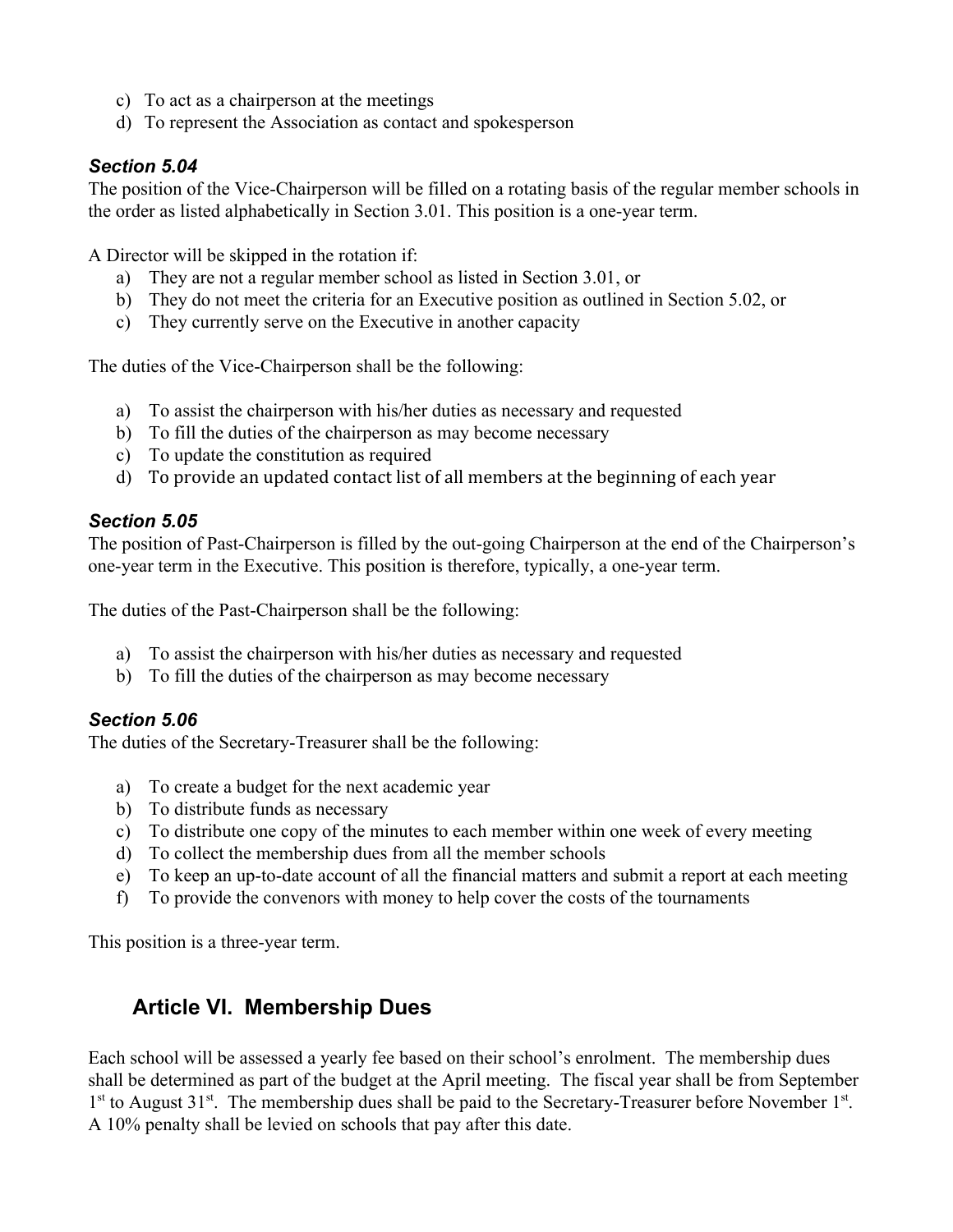The membership dues are used to cover budget expenses. Budget expenses shall include: tournament funding, purchasing medallions, updating trophies, and meeting expenses.

# **Article VII. Tournaments**

#### *Section 7.01 Tournaments held*

The OCSSAA tournaments include Cross-Country Meet, Girls Basketball, Boys Basketball, Girls Volleyball, Boys Volleyball, Badminton, Girls Soccer, Boys Soccer, Track & Field Meet.

## *Section 7.02 Tournaments participants*

- a) To participate in a tournament the school must be a regular or associate member of OCSSAA
- b) Each regular or associate member school may only submit one team per tournament

#### *Section 7.03 Tournaments awards*

1) For Individual Sports (Cross-country, Badminton, and Track & Field):

- a) Gold, Silver and Bronze medallions awarded in each division/category for Badminton and Cross-country only.
- b) Gold medallions only awarded to the winners in each age category in Track & Field.
- c) Plaque and Annual trophy for each winning team.
	- i) Badminton:  $1<sup>st</sup>$  place team
	- ii) Cross-country: winning male & winning female team
	- iii) Track & Field: Small school & Large school champion
- 2) For Team Sports (Volleyball, Basketball, and Soccer):
	- a) Gold and Silver medallions awarded to the "A" flight.
		- i) 15 medallions/team for volleyball & basketball
		- ii) 20 medallions/team for soccer
	- b) Plaque & Annual trophy to the "A" flight championship team
	- c) Plaque & Annual trophy to the "B" flight championship team

# **Article VIII. Meetings**

#### *Section VIII.01*

The first meeting of the school year will be held in late October or early November. The agenda items include financial statement from previous year, budget update for current year, reports on past tournaments, preparations for up-coming tournaments, and constitutional changes.

The second meeting of the school year will be held in late March or early April. The agenda items include budget update for current year, budget proposal for the following year, reports on past tournaments, preparations for up-coming tournaments, next year's schedule of tournaments and constitutional changes.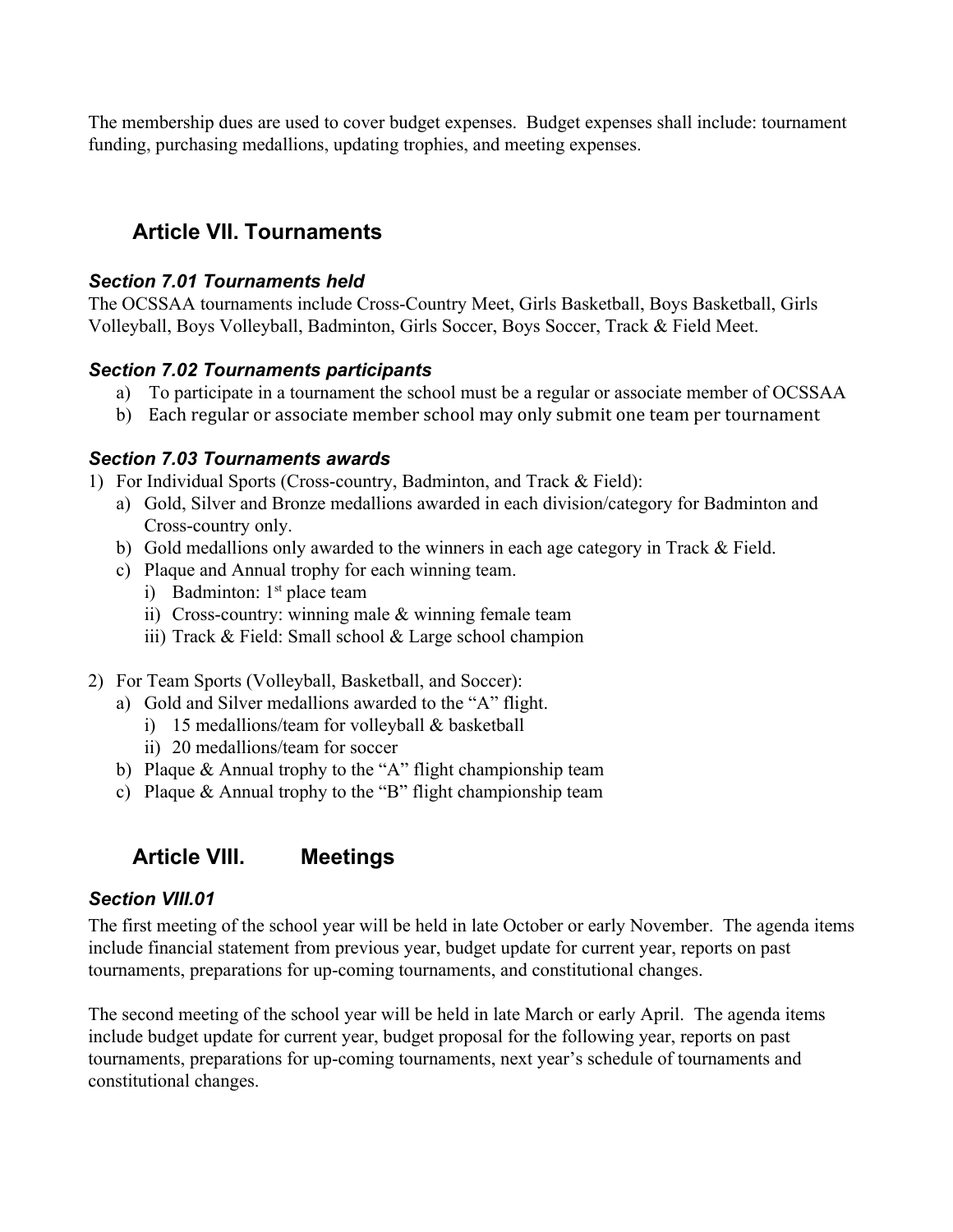#### *Section VIII.02*

A member school is responsible for notifying the Chairperson at least 48 hours prior to the meeting if that school will not be represented at any meeting.

# **Article IX. Voting Privileges and Requirements**

Each regular member school is permitted one vote, however, all coaches and principals may attend the meetings and participate in discussions. Proxy votes will be permitted if written notification is sent to the Chairperson prior to the meeting.

# **Article X. Constitution Amendments**

Amendments to the constitution require the following:

- a) A notice of motion sent to all member schools at least 14 days prior to the meeting.
- b) A discussion by a quorum. A quorum shall be two-thirds of regular member schools.
- c) A two-thirds approval is required for amendments to Articles  $1 12$ .
- d) A 50 percent plus one approval is required for amendments to the by-laws in Article 13.

# **Article XI. Coaches of Teams**

The preferred coaching personnel are teaching staff. If a non-staff member fills this position, a school appointed coach/chaperone must accompany the team to all the OCSSAA tournaments; this includes being on the bench/sidelines during competitions. Every coach must be familiar with the OCSSAA Code of Conduct. In situations requiring overnight accommodations during OCSSAA tournaments, one adult of the same gender must accompany the team.

# **Article XII. Eligibility of Athletes**

Eligibility for athletes include the following:

- a) An athlete must be registered in day classes of a member school and be enrolled in 2 credit courses in a semestered system and 4 credit courses in a non-semestered system.
- b) An athlete must be familiar with and accept the OCSSAA Code of Conduct.
- c) A female athlete will be allowed to participate on a male team in basketball, soccer, and/or volleyball at OCSSAA tournaments in the case where there is no school team at the school represented in that sport during that year.
- d) An athlete who has been suspended from school is ineligible until the school has reinstated him/her.
- e) If an ineligible athlete competes, that game/event will be counted as a loss for the team for which he/she participates and a win for the opposition.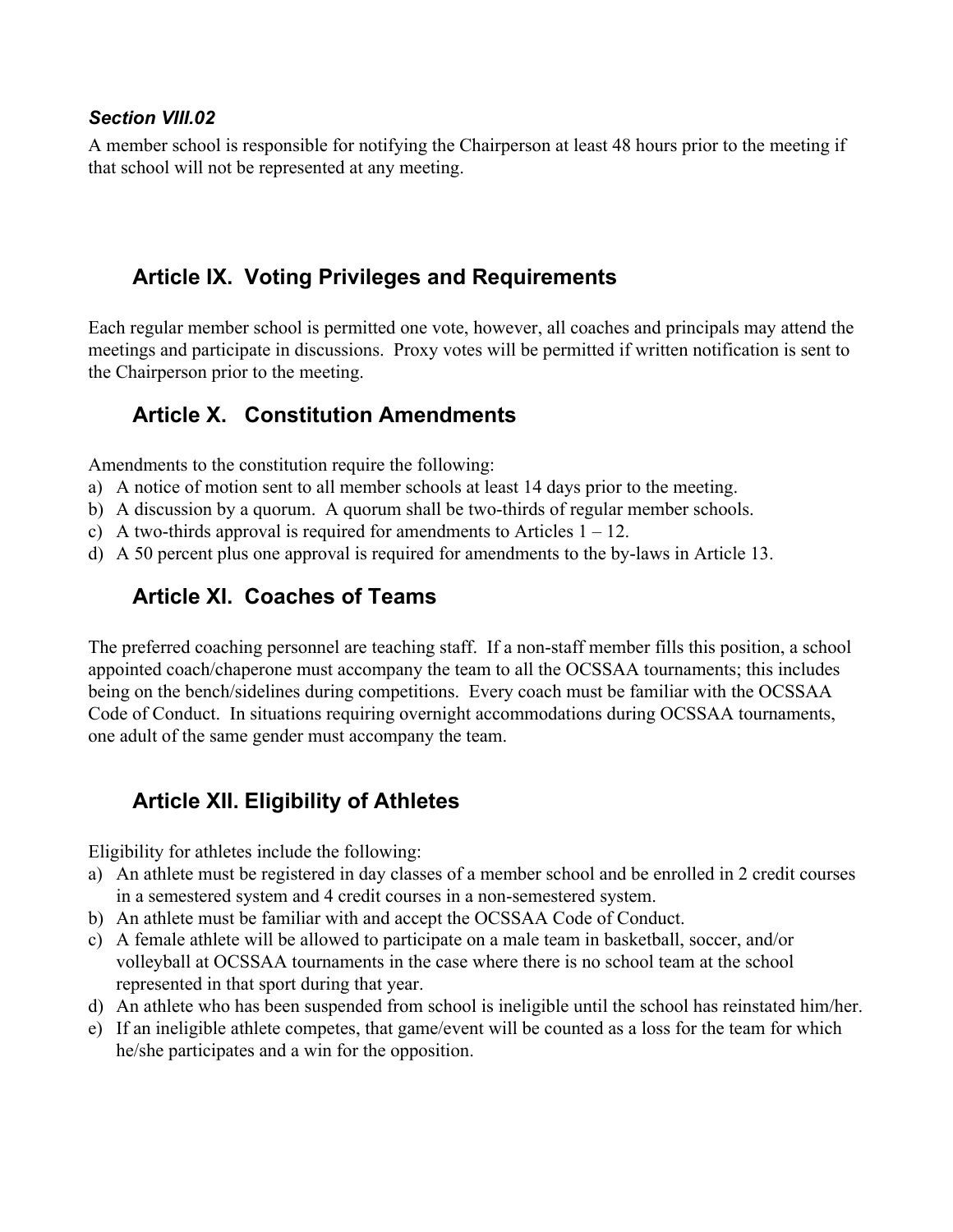# **Article XIII. By-Laws of the OCSSAA**

By-laws govern the organization and running of tournaments. The by-laws can be amended with a 50% plus one vote.

| Section 13.01 | Code of Conduct                |
|---------------|--------------------------------|
| Section 13.02 | Board of Reference             |
| Section 13.03 | Duties of Tournament Convenors |

## *Section 13.01 Code of Conduct*

We, the participating schools of the OCSSAA, strongly believe that when sports are participated in within a Christian lifestyle, we must encourage positive play and healthy interaction between players of all teams and between the schools these players represent. Therefore, we must conform to the following expectations:

- In all we do and say we are first and foremost Ambassadors for Christ our Lord and Saviour.
- Coaches will show respect for their athletes and refrain from humiliating an athlete under their control. Coaches shall be positive role models.
- Athletes are expected to display respect for their coach, as he/she is the leader of the team.
- Individuals will seek to resolve differences and to treat others, both team mates and opponents, as one would wish to be treated.
- Participants will show respect to officials and accept their judgement without undue emotion.
- Participants will respect the playing facilities and equipment.
- Participants will relate to the rules of the game in a positive, honest and respectful manner.
- Profanities and negative gestures of any sort are unacceptable.
- Spectators must show respect to the participating teams. They will refrain from boos, catcalls, or other forms of derision.
- All participants will respect their bodies as temples of God and honour governmental, school, and facility bans concerning the use of tobacco, alcohol, and drugs.
- It is the responsibility of the coach to ensure that the Code of Conduct is followed for the enjoyment of all participants and spectators.

Any person who has a concern regarding behaviour during a OCSSAA tournament is asked to follow this sequence.

First, speak directly to the coach of the team that has demonstrated the inappropriate behaviour. It is hoped that Christian dialogue (speaking and listening) will produce wise results.

Second, if the concern cannot be rectified, contact the tournament convenor. Provide a written account of the inappropriate behaviour that was witnessed.

Third, provide a copy of the written account to your school's athletic representative at OCSSAA.